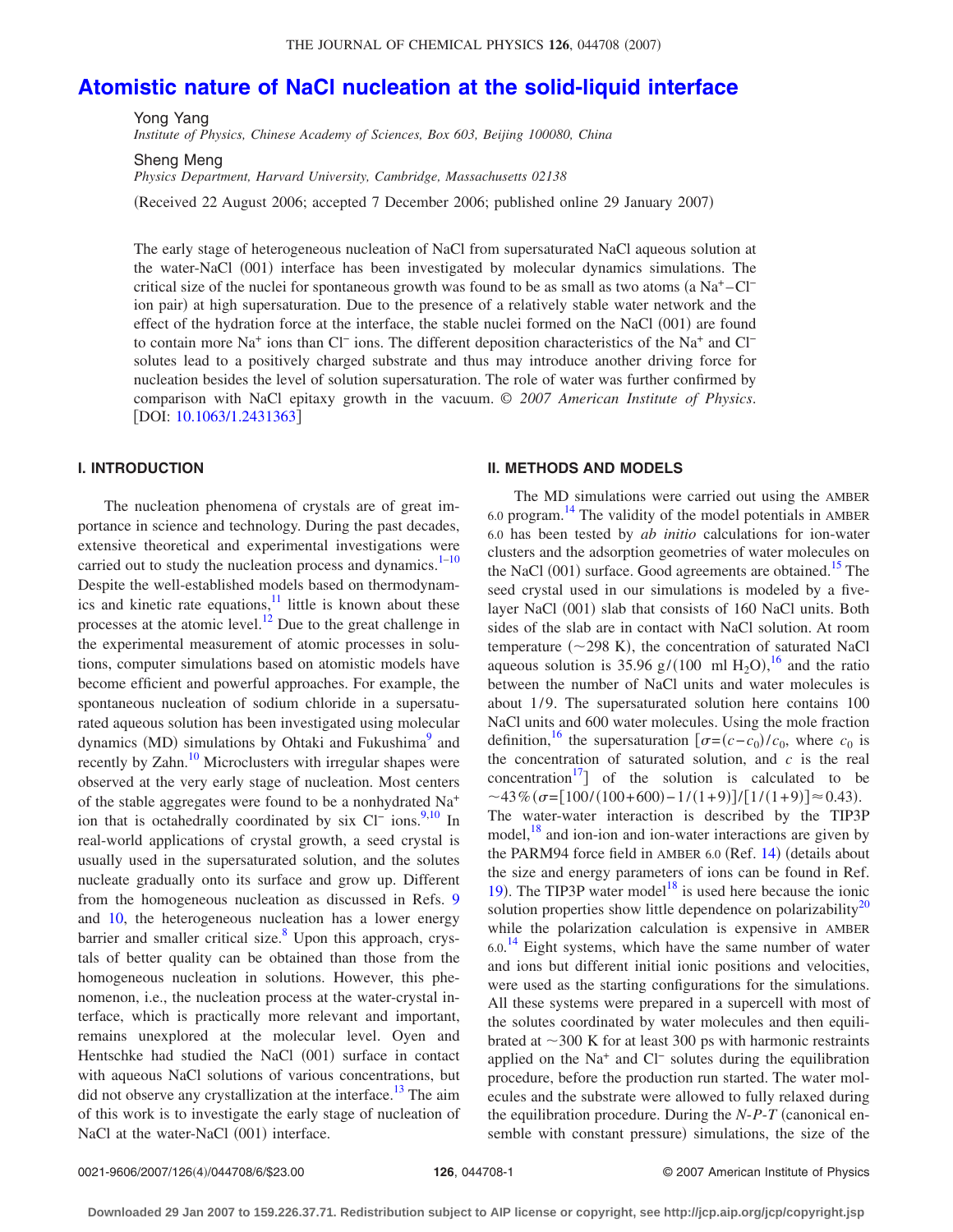unitcell fluctuates around  $22.83 \times 22.83 \times 62.76$  Å<sup>3</sup> with an amplitude less than 0.5 Å. The Ewald summation $^{21,22}$  $^{21,22}$  $^{21,22}$  was applied to energy and force calculations with a cutoff of 9  $\AA$ in real space. A time step of 0.5 fs was used, and the OH vibrations were frozen using the SHAKE algorithm. $^{23}$  The trajectories were recorded every 30 fs at  $\sim$  300 K. The temperature and pressure were controlled by the Berendsen's thermostat and barostat, $^{24}$  respectively, toward the target value of 300 K and 1 bar.

### **III. RESULTS AND DISCUSSION**

## **A. Critical nucleus size**

According to classical nucleation theory, $^{25}$  small crystal nuclei form spontaneously in supersaturated solutions. The size of the nuclei must exceed a critical value, the so-called critical nucleus, beyond which the nuclei would continue to grow rather than decay into the solution.<sup>6,[26](#page-5-5)</sup> We first studied the critical size of NaCl nucleation at the NaCl-water interface from molecular dynamics simulations. All the trajectories with different initial configurations and velocities were simulated for 1.2 ns. The nuclei size consisting of one, two, and three atoms, were counted during the MD simulation to obtain statistics. The statistics were made for the sum of the created and decayed nuclei, as shown in Fig. [1](#page-1-0) and Table [I.](#page-1-1) In the statistical analysis, a Na<sup>+</sup> (Cl<sup>−</sup>) ion was considered as adsorbed on the NaCl (001) surface when the distance between the ion and the surface is less than  $3.25 \text{ Å}$  (the first minimum of the radial distribution function  $g_{Na-Cl}$ ), while they were considered to leave the NaCl (001) surface when the distance is larger than 5.5 Å, at which a  $Na^+ - Cl^-$  bond is broken. $^{20}$  The same criterion was applied for the ionic bonds formed between the adsorbed solutes on the NaCl (001) surface in determining the size of the nuclei. In the following discussion, we will use the total numbers of the created and decayed nuclei within 1.2 ns simulations to determine the critical size. A nucleus is considered to be decayed when one or more atom(s) is (are) detached from it during this period. In Fig. [1,](#page-1-0) each data point represents a sum of created (decayed) nuclei from the beginning of the simulations. For the single-atom nuclei [one Na<sup>+</sup> or one Cl<sup>−</sup>, Fig. [1](#page-1-0)(a) and Table [I](#page-1-1)], the sum of the created Na<sup>+</sup> (Cl<sup>-</sup>) nuclei is 138 (110) during the 1.2 ps simulations, and the sum of the decayed Na<sup>+</sup> (Cl<sup>−</sup>) nuclei is 74 (77). The probability of decay:  $P_{\text{decayNa1}} = 74/138 = 0.54 > 0.5$  and  $P_{\text{decayC11}} = 77/110 = 0.7$ >0.5. For the two-atom nuclei [a Na<sup>+</sup>-Cl<sup>−</sup> pair in Fig. [1](#page-1-0)(b)], the probability of decay:  $P_{\text{decay2}} = 40/90 = 0.44 \le 0.5$ . This is the critical size. For the three-atom nuclei  $\lceil$  two Na<sup>+</sup> with one Cl<sup>−</sup> or two Cl<sup>−</sup> with one Na<sup>+</sup>, Fig. [1](#page-1-0)(c)] the probability of decay:  $P_{\text{decay3}} = 23/69 = 0.33 < P_{\text{decay2}} < 0.5$ . This tendency is consistent with the classical nucleation theory.<sup>25</sup> Once a nucleus has a larger size that exceeds the critical size, it has higher probability to grow at the water-NaCl interface. The critical size obtained here should be dependent on simulation details such as the level of supersaturation and the temperature. For example, in mid-level supersaturation solution (85) NaCl solutes,  $600 \text{ H}_2\text{O}$ , and  $24\%$  supersaturation), the critical size at 300 K is found to be three atoms (one  $Na<sup>+</sup>$  with

<span id="page-1-0"></span>

FIG. 1. (Color online) Time evolution of the total created and decayed nuclei during the MD simulations: (a) one-atom nuclei, (b) two-atom nuclei, and (c) three-atom nuclei. The statistics were done for eight different trajectories up to 1.2 ns.

two Cl<sup>−</sup> or one Cl<sup>−</sup> with two Na<sup>+</sup>). This is reasonable because the critical size will increase when the level of supersaturation is decreased (see Appendix).

Figure [2](#page-2-0) shows a few snapshots of the growth for a typical two-atom nucleus at the water-NaCl (001) interface. It evolves from the two-atom nucleus [Fig.  $2(a)$  $2(a)$ ] to a zigzag chain  $[$ (b) $]$ , and then to a three-dimensional  $(3D)$  island with increasing size  $(c)$  and  $(d)$ ]. For illustration, the two atoms in the nucleus are labeled as "1"  $(Na^{+})$  and "2"  $(Cl^{-})$ . The statistics on the stable islands, whose size are larger than the critical size, shows that the number of Cl-centered nuclei is larger than the Na-centered nuclei. The number of Cl− ions absorbed on the NaCl  $(001)$  is less than Na<sup>+</sup> ions, as can be seen from Figs.  $2(c)$  $2(c)$  and  $2(d)$ . In simulations longer than 3 ns, we have observed larger islands than the one shown in

<span id="page-1-1"></span>TABLE I. Statistics on the sum of created and decayed one-atom, two-atom, and three-atom nuclei during the 1.2 ns MD simulations. The summation was done for eight different MD trajectories.

|                    | One-atom $Na+$ | One-atom $Cl^-$ | Two atom | Three atom |
|--------------------|----------------|-----------------|----------|------------|
| $N_{\text{total}}$ | 138            | 110             | 90       | 69         |
| $N_{\text{decay}}$ | 74             | 77              | 40       | 23         |
| $P_{\text{decay}}$ | 0.54           | 0.7             | 0.44     | 0.33       |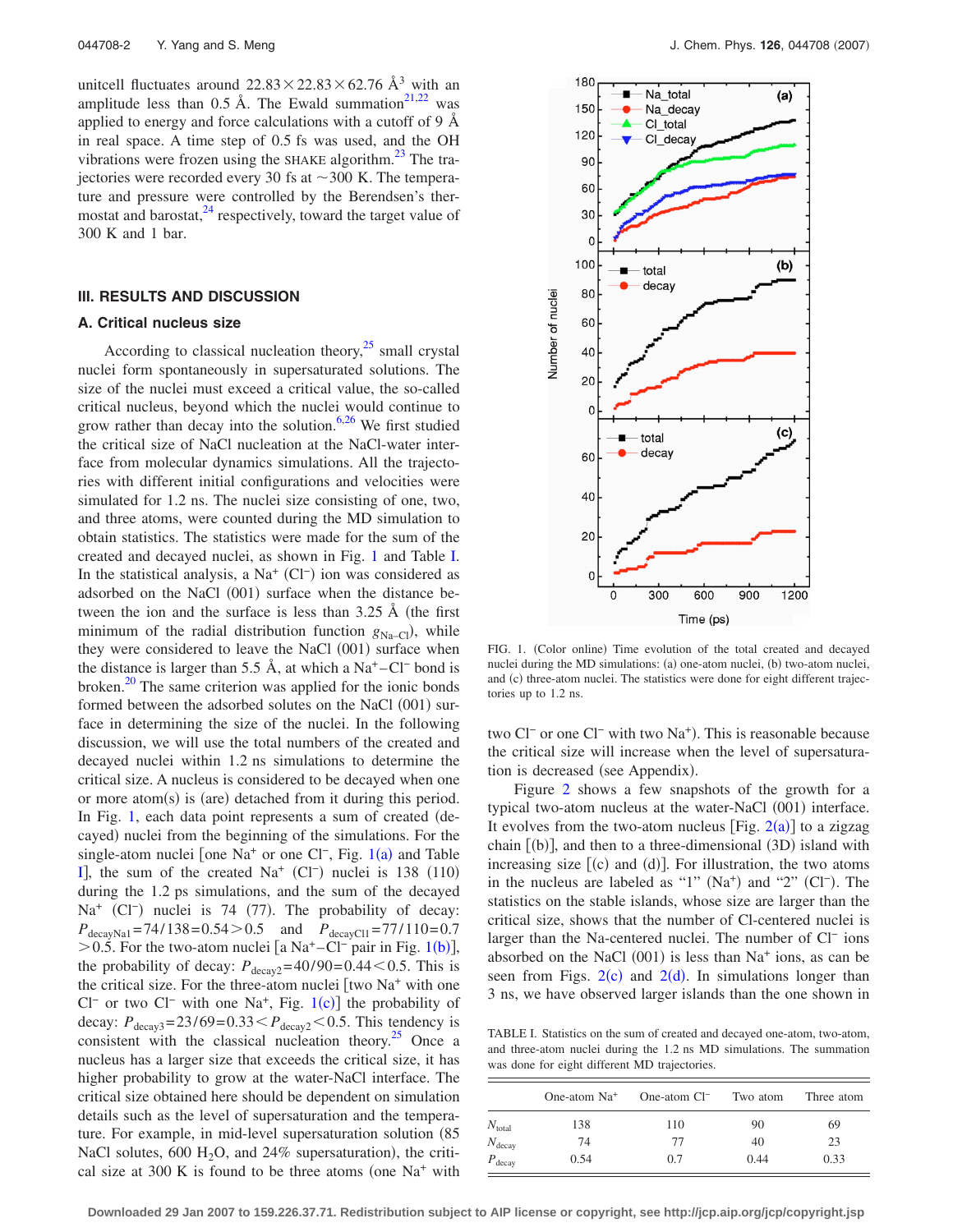<span id="page-2-0"></span>

FIG. 2. (Color online) The growth of a two-atom nucleus Na+ is labeled by "1" and Cl− is labeled by "2") evolved as a function of time. The Na<sup>+</sup> and Cl<sup>-</sup> ions are represented by purple (smaller) and green (larger) balls. Water molecules are represented by sticks, white for hydrogen, and red for oxygen. The snapshots were taken at (a)  $t=0.3$  ps  $(300 \text{ K})$ , (b) 19.59 ps (300 K), (c) 1200 ps (300 K), and (d) 2550 ps  $(320 K).$ 

Fig.  $2(d)$  $2(d)$ . The maximum coordination ions for the Na<sup>+</sup> and Cl<sup>−</sup> in the islands are both six, the same as the bulk case.

### **B. Coulombic driving forces for initial nucleation**

Figure  $3(a)$  $3(a)$  gives the evolution of the average number of the deposited Na<sup>+</sup> and Cl<sup>−</sup> ions at the water-NaCl (001) interface. The Na+ ions show a higher deposition rate than the Cl− ions, leading to a larger number of Na+ ions. There is a small dip at  $t \sim 925$  ps in the Na<sup>+</sup> deposition rate, after which

<span id="page-2-1"></span>

FIG. 3. (Color online) The total numbers of the deposited Na<sup>+</sup> and Cl<sup>−</sup> ions from aqueous solution (a) and vacuum (b) onto the NaCl (001) surface as a function of time. Each point represents the average of eight different simulation trajectories.

the number of deposited Cl− ions increases rapidly again, followed by the further increase of deposited Na<sup>+</sup> numbers. It seems to induce another cycle of Na–Cl deposition. The total number of deposited Na<sup>+</sup> ions is always much larger than Cl<sup>−</sup> ions during the 1.2 ns simulation. Moreover, this tendency shows no dependence on the ratio of Na+ and Cl− solutes that might adsorb on the substrate during the equilibration process. It suggests that the water-NaCl (001) interface is positively charged in the early stage of nucleation. The accumulation of positive charge at the interface will attract the Cl− ions to deposit onto the seed crystal. This is observed for the first time and we suggest that it may serve as another driving force for nucleation from the solution in addition to the chemical potential difference in the classical nucleation theory.<sup>25</sup> For comparison, the MD simulations of the NaCl epitaxy (the same substrate and solutes) in the vacuum at ~[3](#page-2-1)00 K is shown in Fig. 3(b). The depositions of Na<sup>+</sup> and Cl<sup>−</sup> are almost the same, which leads to a charge-neutral substrate. This implies that the Na<sup>+</sup> and Cl<sup>−</sup> ions are more likely to deposit onto the substrate in the form of neutral ion pairs, which are energetically favored in the vacuum than single ions. This shows clearly the role of water in the early stage of crystal growth at the solid-liquid interface.

From Figs. [1](#page-1-0) and [3,](#page-2-1) the nucleation and deposition rates are larger in the first 300 ps than other simulation time. This is due to the fast decrease of supersaturation. The nucleation rate in the supersaturated solution is proportional to supersaturation.<sup>17</sup> At  $t \sim 300$  ps, the average deposition number of Na<sup>+</sup> is ~7.5, and is ~6 for Cl<sup>−</sup>, and the level of supersaturation dropped from 43% to  $\sim$ 30%, correspondingly.

#### **C. Relatively stable interfacial water networks**

The different deposition characteristics of Na<sup>+</sup> and Cl<sup>−</sup> ions originate from the fact that a relatively stable water network presents at the liquid-solid interface, as shown in Fig. [4.](#page-3-0) When the solute  $Na<sup>+</sup>$  ions approach the NaCl  $(001)$ ,

**Downloaded 29 Jan 2007 to 159.226.37.71. Redistribution subject to AIP license or copyright, see http://jcp.aip.org/jcp/copyright.jsp**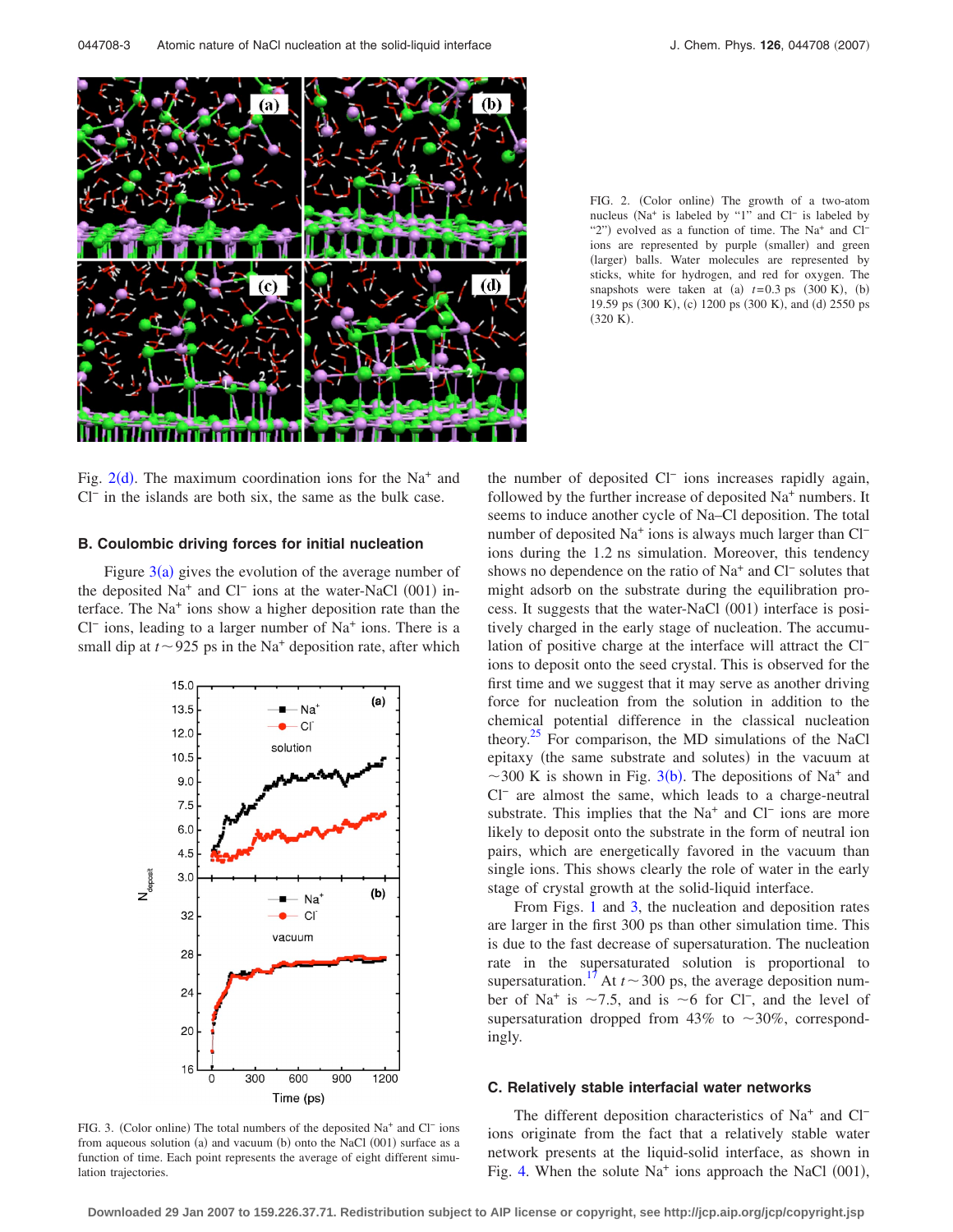<span id="page-3-0"></span>

FIG. 4. (Color online) (a) Top and (b) side views of the water network near the NaCl (001) surface. The snapshot was taken at *t*=577.5 ps for one side of the NaCl (001). The hydrogen bonds formed between the water molecules are indicated by dotted lines. (c) Time evolution of the average number of hydrogen bond per water at the interface and inside solution. The increasing trend of  $N_{\text{HB}}$  in solution is due to the continuous nucleation at the interface and inside solution. The decrease/ increase of  $N_{\rm HB}$  for interface water corresponds to ion deposition/dissolution during the 3D growth mode of NaCl nuclei on NaCl (001).

most of them will replace the water molecules atop the Cl− at the water-NaCl (001) interface because of the Coulombic interaction between Na+ and Cl− ions. For the same reason, most of the solute Cl<sup>−</sup> ions prefer to replace the water molecules adsorbed atop the Na+. However, the water molecules on Cl− are stabilized via the H–Cl− hydrogen bonding, while they are bound through the  $O-Na^+$  interactions on top of Na<sup>+</sup>, which are much stronger than the H–Cl<sup>−</sup> hydrogen bond. By *ab initio* calculation for a water monomer on NaCl (001), we found the adsorption energy differs by  $\sim$  2.3 times for water on Cl<sup>-</sup> (0.174 eV) and on Na<sup>+</sup> (0.401 eV).<sup>[15](#page-4-8)</sup> From Fig. [4](#page-3-0) one can see that most water molecules reside atop Na+ rather than Cl−. The averaged resident time of the water molecules on the top sites of the surface  $Na<sup>+</sup>$  is calculated to be 8.95 ps, while the averaged resident time of the ones atop the surface Cl<sup>−</sup> is about 4.12 ps. These results demonstrate that the water molecules adsorbed on the top sites of the surface  $Na<sup>+</sup>$  are more stable than the ones adsorbed atop the surface Cl−. Another factor is the deposition flux of the solute Na+ and Cl− ions, which is proportional to the averaged velocities of ions' thermal motions. The solute  $Na<sup>+</sup>$  has the same averaged kinetic energies as Cl− but larger averaged velocities and higher deposition flux because of its smaller mass. This is different from vacuum epitaxy because most Na<sup>+</sup> and Cl<sup>−</sup> ions are separated by water molecules. As a result, the Na+ ions in the supersaturated solution have better chance to approach and stay on the NaCl (001) surface and show larger deposition rate (Fig. [3](#page-2-1)) at the interface than the  $Cl^-$  ions. Further analysis shows that the water network is confined within a distance of no more than 5.5 Å to the water-NaCl (001) interface, which is a quasibilayer structure in the normal direction of the NaCl  $(001)$  surface [Figs.  $4(a)$  $4(a)$  and  $4(b)$ ]. In the solution the diffusion coefficient of single water molecule is calculated to be  $4.77 \times 10^{-9}$  m<sup>2</sup> s<sup>-1</sup> [the value for TIP3P model in pure liquid water is  $\sim 5.5 \times 10^{-9}$  m<sup>2</sup> s<sup>-1</sup> Ref. [27](#page-5-6)], while it is  $3.02 \times 10^{-9}$  m<sup>2</sup> s<sup>-1</sup> when the water molecule presents in the interface water network. The detailed analysis in Fig.  $4(c)$  $4(c)$  shows that the average hydrogen bonds (HB) between water molecules is  $\sim$  1.4HB/H<sub>2</sub>O in solution, while it is only  $\sim$  1.2HB/H<sub>2</sub>O in the interfacial water network, due to the strong surface-water bonds that deteriorate the interface hydrogen bond network. For comparison, in an ideal ice

structure the number of HB is 2 in bulk and 1.75 at surface. Furthermore, an experimental evidence of such ordered water network at the water-NaCl (001) interface was found by surface x-ray diffraction.<sup>28</sup>

Because the solubility of the NaCl crystals shows minor dependence on temperature, one expects a very small change in the level of supersaturation when the solution temperature is increased to an appropriate higher value. For example, the solubility of NaCl is 35.65 g/100 ml H<sub>2</sub>O at  $\sim$ 273 K, and is 38.99 g/100 ml H<sub>2</sub>O at  $\sim$ 373 K,<sup>16</sup> corresponding to a molar ratio of  $N(NaCl): N(H<sub>2</sub>O)=1:9.1$  and 1:8.3, respectively. However, the solutes and the water molecules exhibit higher mobility as temperature increases. The influence of the water network is thus reduced and the deposition rate of the solutes is increased. To demonstrate this, we gradually increased the solution temperature from 300 to 320 K in simulations after 1.2 ns. The rates of Na+ and Cl− depositions are found to be larger than that at 300 K. Moreover, at the interface there exhibits a 3D growth mode, as schematically shown in Fig.  $2(d)$  $2(d)$ . Keeping the NaCl substrate and solutes, the 3D growth mode is also observed in our MD simulations of the homogeneous epitaxy of NaCl in vacuum at  $\sim$ 300 K. The 3D growth mode is caused by kinetics rather than substrate strain, due to the fact of NaCl homoepitaxy, the low mobility and high supersaturation of solutes at room temperature. In our MD simulations in the mid-level supersaturation solution  $(\sigma = 24\%)$ , the 3D islanding mode is also observed, though the size of islands are smaller. This result also helps us to understand why the growth of crystals from solution is so time-consuming and why there is step bunching on a growing crystal face.

# **IV. CONCLUSIONS**

In conclusion, the initial stage of the NaCl crystallization process at the water-NaCl (001) interface from a supersaturated NaCl solution has been investigated by molecular dynamics simulations. We find from our statistical calculations that the critical nucleus consists of two atoms: one  $Na<sup>+</sup>$  ion and one Cl− ion. Although this facilitates nucleation rates, the subsequent growth of these small nuclei is much affected by surrounding water molecules and thus slows down. The Na+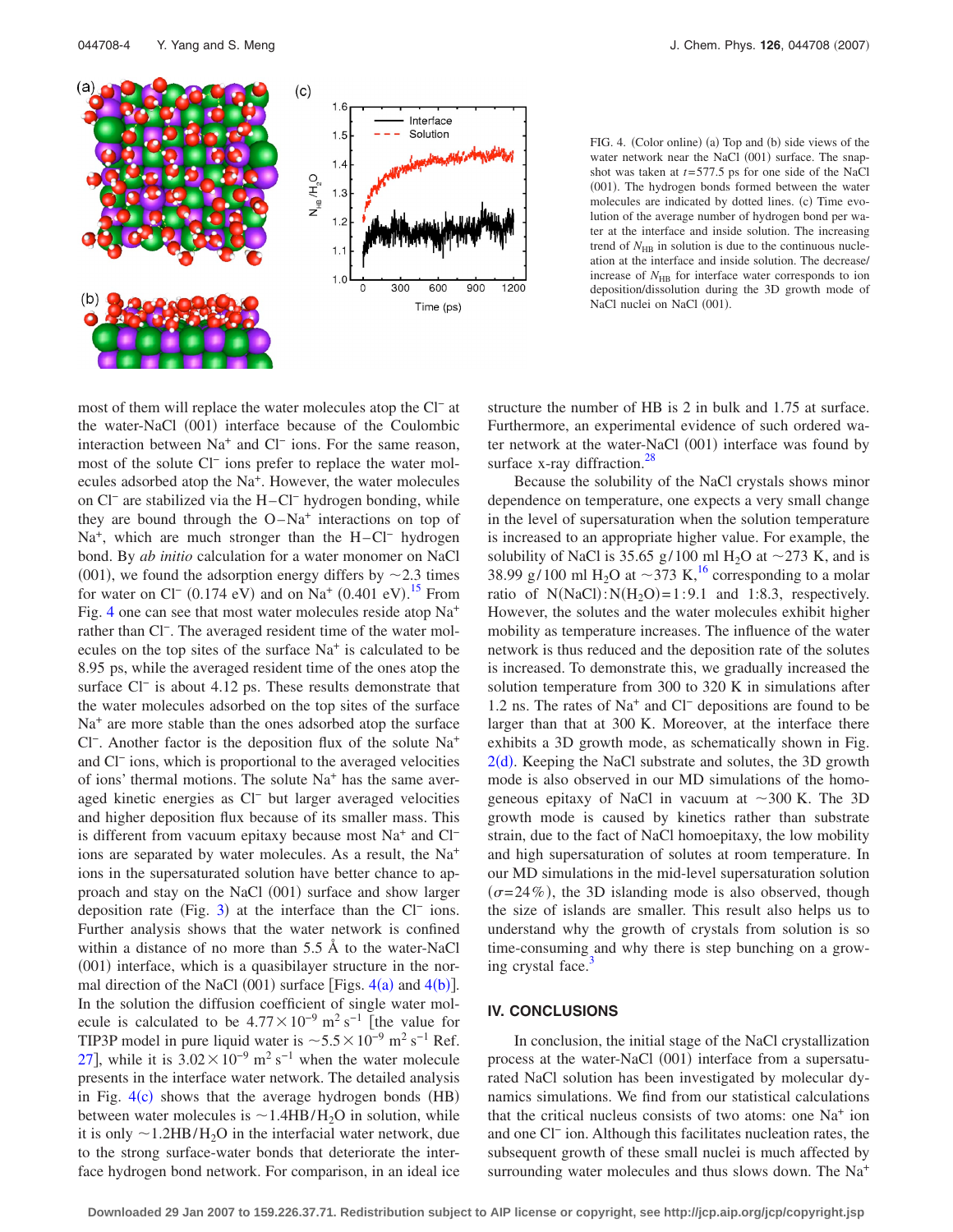ions from the supersaturated solution show a higher deposition rate than the Cl− ions due to the presence of a relatively stable water network on the NaCl (001) surface and the difference in the hydration force. This is different from the case of NaCl epitaxy in the vacuum, and reveals the importance of water molecules involved into crystal growth at the watersolid interfaces. We also found that both Na<sup>+</sup> and Cl<sup>−</sup> ions can serve as nucleation centers of stable nuclei, which is different from the case of homogeneous nucleation in NaCl supersaturated solution.<sup>10</sup> Based on the different deposition characteristics of Na+ and Cl− ions, a new mechanism that contributes to nucleation and growth of NaCl crystals from solutions has been proposed—the unbalance of Coulomb interactions between the surface and solution, which may induce another driving force for the deposition of solute Cl− ions. At high solution concentration and room temperature, the epitaxial solutes take a 3D island growth mode. Although the number of particles and simulation time are limited by the increase of computational demand, our results offer insight into the nucleation mechanism at the NaCl-water interface, and have implications towards the improvement of crystal growth from aqueous solutions.

### **ACKNOWLEDGMENTS**

The authors are indebted to Professor E. G. Wang and Professor Shiwu Gao for their insightful discussion and improvement of the text. They also thank Professor Zhenyu Zhang and Professor Feng Liu for their helpful discussion. This work was partly supported by NSF, MOST, and CAS of China for one of the authors (Y.Y.) and U.S. NSF for the other author (S.M.).

# **APPENDIX: THE RELATIONSHIP BETWEEN CRITICAL SIZE AND SOLUTION SUPERSATURATION**

We show the relationship between the size of critical nuclei and the level of solution supersaturation.

When a crystallite containing *n* particles is formed on the substrate, the change in Gibbs free energy is $5,29$  $5,29$ 

$$
\Delta G(n) = n\Delta\mu + (\gamma_{\rm ws} - \gamma_{\rm wl})A_{\rm ws} + \gamma_{\rm ls}A_{\rm ls},\tag{A1}
$$

where  $\Delta \mu = \mu_s - \mu_l$  is the difference of chemical potential between solid and liquid/solution phases,  $\gamma$  is the liquid/solid free energy density, and *A* is the newly created surface areas at the interface. The subscripts *w*, *l*, and *s* represent the substrate, the liquid (or solution), and the solid, respectively. From liquid (or solution) state to solid state,  $\Delta \mu < 0$ . In our case, the solid and the substrate are both NaCl, so  $\gamma_{\text{ws}}=0$ ,  $\gamma_{wl} = \gamma_{ls} = \gamma$ , and  $\Delta G(n)$  is reduced to

$$
\Delta G(n) = n\Delta\mu + \gamma(A_{\text{ls}} - A_{\text{ws}}). \tag{A2}
$$

Generally, the difference of interfacial area  $(A_{ls} - A_{ws})$  can be written as the function of particle number *n*,

$$
(A_{1s} - A_{ws}) = A(n) = \lambda n^{2/3},
$$
\n(A3)

where  $\lambda$  is the shape factor of the crystallite at the interface.

For a rectangular prism crystallite with the length *L*, width  $c_1L$ , and thickness  $c_2L$  ( $c_1$  and  $c_2$  are real numbers), its volume  $V = c_1 c_2 L^3 = n\Omega$ , and

$$
L = \left(\frac{n\Omega}{c_1 c_2}\right)^{1/3},\tag{A4}
$$

$$
(A1s - Aws) = A(n) = 2(1 + c1)c2L2
$$
  
= 2(1 + c<sub>1</sub>)c<sub>2</sub>  $\left(\frac{n\Omega}{c_1 c_2}\right)^{2/3} = \lambda n^{2/3},$  (A5)

thus

$$
\lambda = 2(1 + c_1)c_2 \left(\frac{\Omega}{c_1 c_2}\right)^{2/3},
$$
\n(A6)

where  $\Omega = a^3/4$  is the volume of one NaCl ion pair occupies in the solid phase, and  $a=5.67$  Å is the lattice constant of NaCl crystal.

Similarly, for a triangle prism crystallite with the same edge lengths and thickness, the shape factor is  $\lambda = [(1+c_1)]$  $+\sqrt{1+c_1^2}c_2(2\Omega/c_1c_2)^{2/3}.$ 

At the critical size, one has  $\partial \Delta G / \partial n = 0$ , which gives

$$
n_c = -\left(\frac{2\lambda\gamma}{3\Delta\mu}\right)^3.
$$
 (A7)

The relationship between  $\Delta \mu$  and supersaturation  $\sigma$  is:<sup>17</sup>

$$
\Delta \mu = -k_B T \ln(1 + \sigma). \tag{A8}
$$

So

$$
n_c = \left[\frac{2\lambda\gamma}{3k_BT\ln(1+\sigma)}\right]^3.
$$
 (A9)

The critical size  $n_c$  will increase when the supersaturation  $\sigma$ is decreased.

- <span id="page-4-0"></span><sup>1</sup>J. Anwar and P. K. Boateng, J. Am. Chem. Soc. **120**, 9600 (1998).
- Y. Georgalis, A. M. Kierzek, and W. Saenger, J. Phys. Chem. B **104**,  $3405$  (2000).<br> $3_{\text{M}}$  Asta, E.S.
- <span id="page-4-15"></span><sup>3</sup>M. Asta, F. Spaepen, and J. F. van der Veen, MRS Bull. **29**, 920 (2004).<br><sup>4</sup>T. Kojobi, K. Nasuaka, and T. Fhiouzaki, J. Cham. Phys. **110**, 11008
- T. Koishi, K. Yasuoka, and T. Ebisuzaki, J. Chem. Phys. **119**, 11298  $(2003)$ .
- <span id="page-4-16"></span><sup>S</sup>S. Auer and D. Frenkel, Phys. Rev. Lett. **91**, 015703 (2003).
- <span id="page-4-14"></span><sup>6</sup> S. Auer and D. Frenkel, Nature (London) **409**, 1020 (2001).
- S. Auer and D. Frenkel, Nature (London)  $\overline{413}$ ,  $\overline{711}$  (2001).
- <span id="page-4-5"></span><sup>8</sup> A. Cacciuto, S. Auer, and D. Frenkel, Nature (London)  $\overline{428}$ , 404 (2004).
- <span id="page-4-4"></span><sup>9</sup>H. Ohtaki and N. Fukushima, Pure Appl. Chem. **63**, 1743 (1991). <sup>10</sup>D. Zahn, Phys. Rev. Lett. **92**, 040801 (2004).
- 
- <span id="page-4-2"></span><span id="page-4-1"></span><sup>10</sup> D. Zahn, Phys. Rev. Lett. **92**, 040801 (2004).<br><sup>11</sup> J. A. Venables, Philos. Mag. **27**, 697 (1973). <sup>11</sup> J. A. Venables, Philos. Mag. **27**, 697 (1973).<br><sup>12</sup> J. Maddox, Nature (London) **378**, 231 (1995)
- <span id="page-4-3"></span>
- <span id="page-4-6"></span><sup>13</sup>E. Oyen and R. Hentschke, Langmuir **18**, 547 (2002).
- <span id="page-4-7"></span><sup>14</sup> D. A. Case, D. A. Pearlman, J. W. Caldwell *et al.*, AMBER 6, University of
- <span id="page-4-8"></span>California, San Francisco, 1999. 15Y. Yang, S. Meng, L. F. Xu, E. G. Wang, and S. W. Gao, Phys. Rev. E **<sup>72</sup>**, 012602 (2005).
- <span id="page-4-9"></span><sup>16</sup> CRC Handbook of Chemistry and Physics, 77th ed., edited by D. R. Lide (CRC Boca Raton, Florida, 1996).
- <span id="page-4-10"></span><sup>17</sup> J. Garside, A. Mersmann, and J. Nyvlt, *Measurement of Crystal Growth* and Nucleation Rates, 2nd ed. (IChemE, UK, 2002).
- <span id="page-4-11"></span><sup>18</sup> W. L. Jorgensen, J. Chandrasekhar, J. D. Madura, R. W. Impey, and M. L. Klein, J. Chem. Phys. **79**, 926 (1983). Klein, J. Chem. Phys. **79**, 926 (1983).<br><sup>19</sup>M. Patra and M. Karttunen, J. Comput. Chem. **25**, 678 (2004). (The size
- <span id="page-4-12"></span>and energy parameters of Na+ and Cl<sup>−</sup> are the same in PARM94 and PARM99 force fields). PARM99 force fields).<br><sup>20</sup>D. E. Smith and L. X. Dang, J. Chem. Phys. **100**, 3757 (1994).
- <span id="page-4-13"></span>